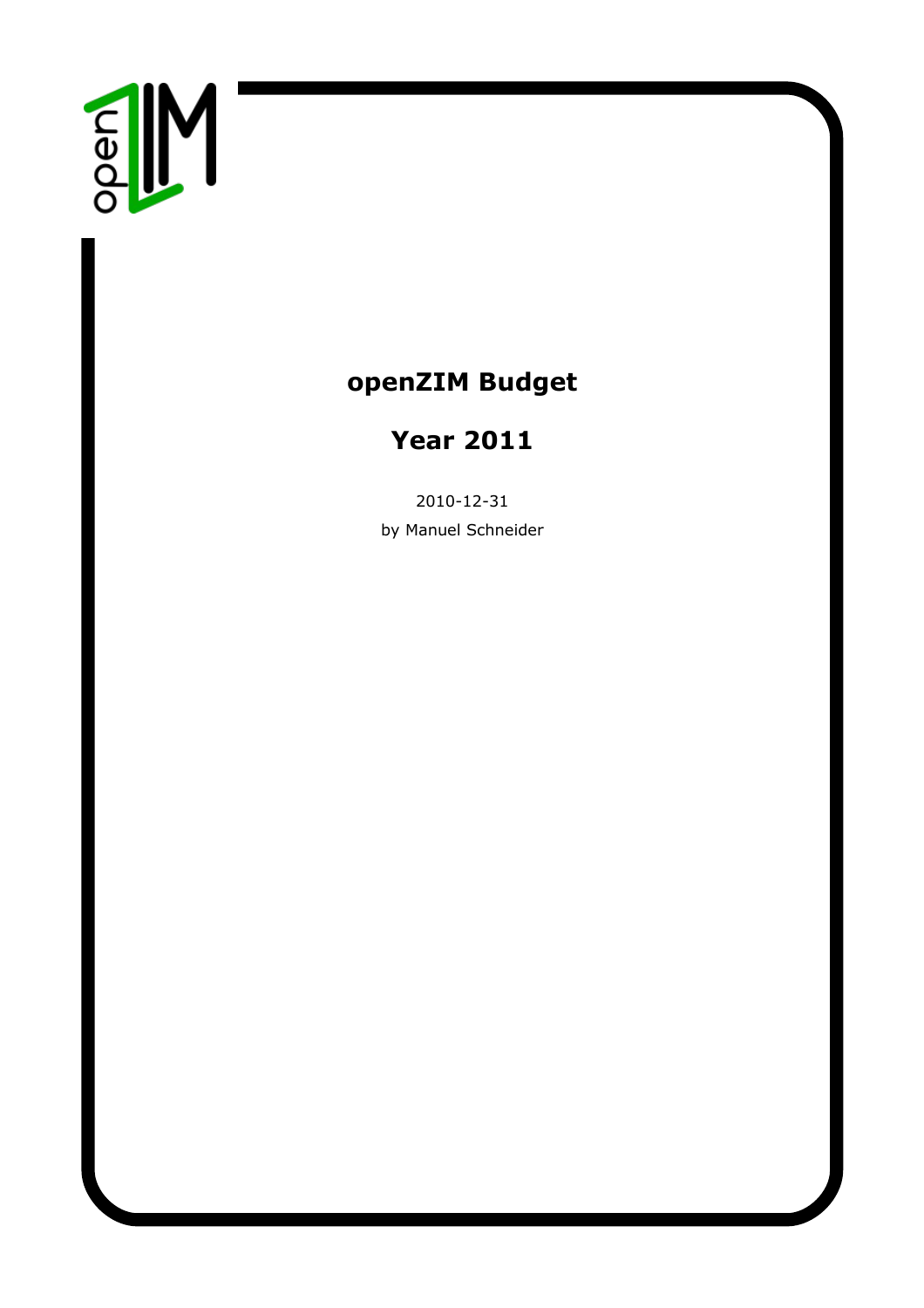| • exact Sum:                 | 15967,00 EUR |
|------------------------------|--------------|
| $\cdot$ Budget:              | 16000,00 EUR |
| $\cdot$ Budget of 2010:      | 9000,00 EUR  |
| $\cdot$ Money spent in 2010: | 2663,55 EUR  |

Generally openZIM pays for a infrastructure for hosting (servers, domains), developers meetings (hotel, meeting room, catering) and marketing (flyers, t-shirts). Developers also got reimbursed for accommodation during developers meetings or other events openZIM was participating in (LinuxTag, Wikimania). Travel costs have not been reimbursed.

This years budget features only one developers meeting, but during the Developers' Meeting of Wikimania. For this we make an exception re travel costs. We'd like to have as many developers as possible to participate in this meeting and benefit from Wikimania. We have many developers from abroad, so combining our developers meeting, which prior always took place in Central Europe, will enable more international developers to participate.

#### **All figures are in Euro.**

#### **Server Hosting**

Server rent and domain fees to run openzim.org which helds all the development tools (development environment, virtual machines for compiling / testing on other platforms, bugtracker, source code repository, wiki).

| <b>Description</b>            | Category  | Amount | Last Year |
|-------------------------------|-----------|--------|-----------|
| <b>Server / Internet Cost</b> | Operation | 612,00 | 612,00    |
| Server cost (monthly 50 EUR)  | Server    | 600,00 | 600,00    |
| Domain fee                    | Domain    | 12,00  | 12,00     |

#### **Wikimedia Conference**

The annual meeting of Wikimedia and MediaWiki developers and administrators.

| <b>Description</b>                                                                          | Category      | <b>Amount</b> | <b>Last Year</b> |
|---------------------------------------------------------------------------------------------|---------------|---------------|------------------|
| <b>Wikimedia Conference 2011</b><br>3 persons<br>March 23rd - 25th (3<br>$\bullet$<br>days) | Development   | 480,00        | 208,00           |
| hotel, incl. breakfast                                                                      | Accommodation | 300,00        | 208,00           |
| dinner<br>23rd, 24th, 25th                                                                  | Catering      | 180,00        | 0,00             |